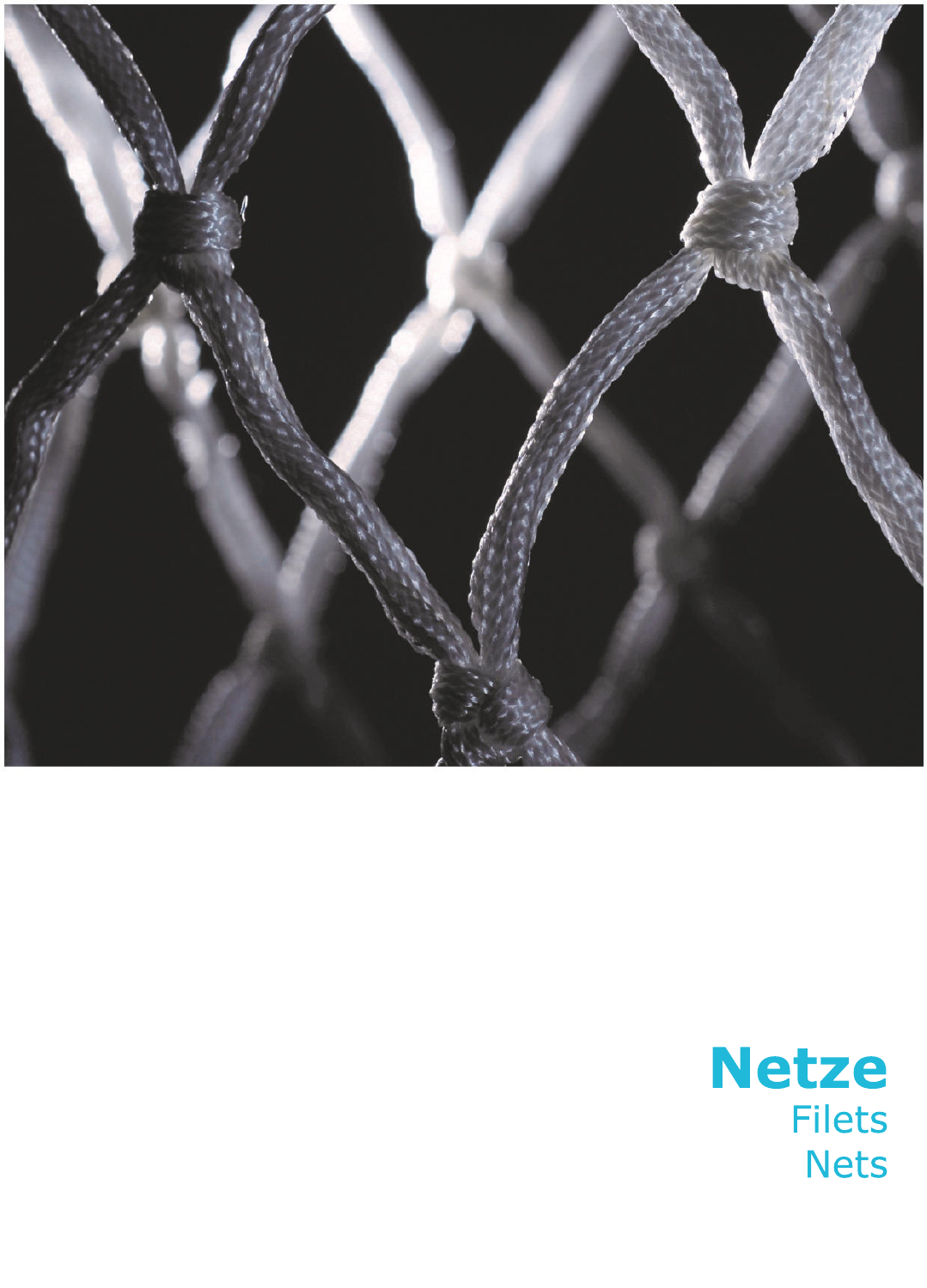



# **Netze auf Spulen**

Die gespulten Netze sind ideal zum individuellen ablängen der gewünschten Netzlänge. Eine geringe Dehnung und eine hohe Scheuerfestigkeit gehören ebenfalls zu den positiven Eigenschaften der Netze.

## **Filets sur bobines**

Les filets sur bobines sont parfaits pour la rallonge individuelle du filet à la longueur souhaitée. Une capacité d'allongement plus faible et une résistance élevée à l'abrasion font également partie des propriétés positives des filets.

#### **Nets on coils**

Coiled nets are ideal for cutting nets to the required length. Stretch-free and high abrasion resistance are some of the other positive properties of these nets.



|                                            |                                               |                                         |                                  |                                     |                                 | * VPE = Verpackungseinheit<br>UE = Unité emballage<br>PU = Packing unit |  |  |  |  |  |
|--------------------------------------------|-----------------------------------------------|-----------------------------------------|----------------------------------|-------------------------------------|---------------------------------|-------------------------------------------------------------------------|--|--|--|--|--|
|                                            | Netze knotenlos / sans noeuds / without knots |                                         |                                  |                                     |                                 |                                                                         |  |  |  |  |  |
| Art.Nr.<br>Numéro d'article<br>Product no. | Material<br>Matériel<br>Material              | <b>Breite</b><br>Largeur<br>Width<br>cm | Länge<br>Longueur<br>Length<br>m | Masche<br>Maille<br>Mesh size<br>mm | Kordel<br>Cordage<br>Cord<br>mm | VPE*<br>UE<br>PU                                                        |  |  |  |  |  |
| weiss / blanc / white                      |                                               |                                         |                                  |                                     |                                 |                                                                         |  |  |  |  |  |
| 4600-02345-01-0                            | PP                                            | 100                                     | 20                               | 45                                  | 2.3                             | 20 <sub>m</sub>                                                         |  |  |  |  |  |
| 4600-02346-01-0                            | PP                                            | 200                                     | 15                               | 45                                  | 2.3                             | 15 <sub>m</sub>                                                         |  |  |  |  |  |
| 4600-02347-01-0                            | PP                                            | 300                                     | 10                               | 45                                  | 2.3                             | 10 m                                                                    |  |  |  |  |  |
|                                            |                                               |                                         |                                  | grün / vert / green                 |                                 |                                                                         |  |  |  |  |  |
| 4600-02345-06-0                            | PP                                            | 100                                     | 20                               | 45                                  | 2.3                             | 20 m                                                                    |  |  |  |  |  |
| 4600-02346-06-0                            | PP                                            | 200                                     | 15                               | 45                                  | 2.3                             | 15 <sub>m</sub>                                                         |  |  |  |  |  |
| 4600-02347-06-0                            | PP                                            | 300                                     | 10                               | 45                                  | 2.3                             | 10 m                                                                    |  |  |  |  |  |
| schwarz / noir / black                     |                                               |                                         |                                  |                                     |                                 |                                                                         |  |  |  |  |  |
| 4600-02345-02-0                            | PP                                            | 100                                     | 20                               | 45                                  | 2.3                             | 20 <sub>m</sub>                                                         |  |  |  |  |  |
| 4600-02346-02-0                            | PP                                            | 200                                     | 15                               | 45                                  | 2.3                             | 15 <sub>m</sub>                                                         |  |  |  |  |  |
| 4600-02347-02-0                            | PP                                            | 300                                     | 10                               | 45                                  | 2.3                             | 10 m                                                                    |  |  |  |  |  |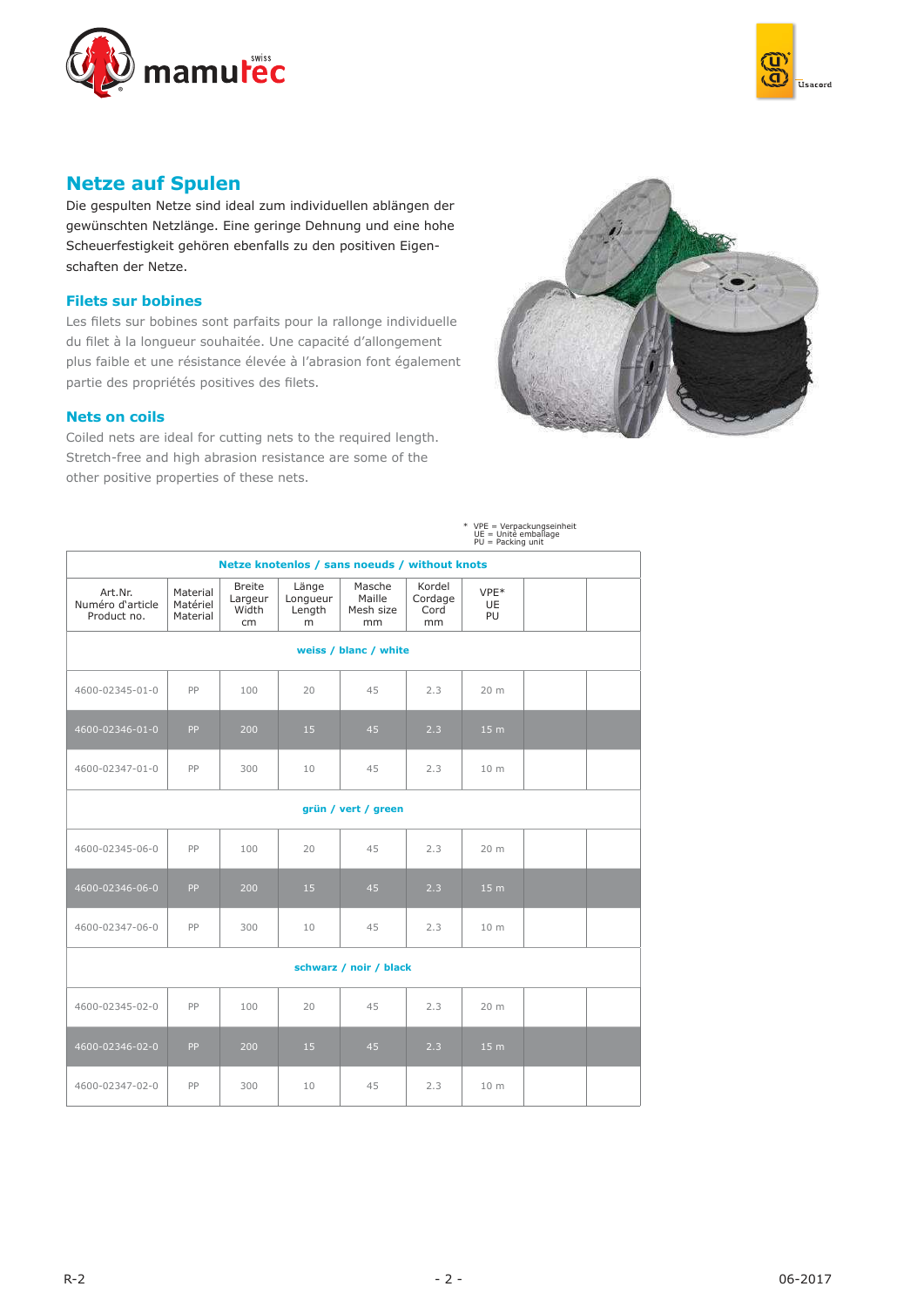



# Anhängernetze - UV-stabilisiert

Die Anhängernetze haben eine gekettelte Randverstärkung, was ihnen eine optimale Formstabilität und höchste Reisskraft verleiht.

### Filets de remorque - stabilisés aux rayons UV

Les filets de remorque ont un rebord renforcé surjeté, ce qui leur confère une stabilité de forme optimale.

## Trailer nets - UV-stabilized

These trailer nets feature a bound, reinforced border that warrants excellent dimensional stability.

| Art.Nr.<br>Numéro d'article<br>Product no. | Material<br>Matériel<br>Material | Dimension<br>dimension<br>dimension<br>m | Masche<br>Maille<br>Mesh size<br>mm     | Kordel<br>Cordage<br>Cord<br>mm | Farbe<br>Couleur<br>Color |  |
|--------------------------------------------|----------------------------------|------------------------------------------|-----------------------------------------|---------------------------------|---------------------------|--|
|                                            |                                  |                                          | geknotet / avec noeuds / with knots     |                                 |                           |  |
| *4000-03050-06-71                          | PP                               | $1.5 \times 2.2$                         | 50                                      | 3                               | grün, vert, green         |  |
| *4000-03050-06-72                          | PP                               | $1.5 \times 2.7$                         | 50                                      | $\overline{3}$                  | grün, vert, green         |  |
| *4000-03050-06-73                          | PP.                              | $1.5 \times 3.5$                         | 50                                      | 3                               | grün, vert, green         |  |
|                                            |                                  |                                          | knotenlos / sans noeuds / without knots |                                 |                           |  |
| 4600-03045-06-71                           | PP                               | $1.5 \times 2.2$                         | 45                                      | 3                               | grün, vert, green         |  |
| 4600-03045-06-72                           | PP                               | $1.5 \times 2.7$                         | 45                                      | $\overline{3}$                  | grün, vert, green         |  |
| 4600-03045-06-73                           | pp                               | $1.5 \times 3.5$                         | 45                                      | $\overline{3}$                  | grün, vert, green         |  |



\* solange Vorrat / selon stock disponible / as stock last

# **Muldennetze**

Die Netze für Mulden und Wechselmulden aus Betelon sind ausgesprochen witterungsbeständig und UV-stabil. Die Netze haben eine gekettelte Randverstärkung, was ihnen eine optimale Formstabilität verleiht.

## **Filets de bennes**

Les filets de bennes et bennes amovibles en Bétélon sont extrêmement résistants aux intempéries et stables aux UV. Les filets ont un rebord renforcé surjeté, ce qui leur confère une stabilité de forme optimale.

## **Container nets**

Nets for stationary and mobile containers made of Betelon are extremely weather-resistant and UV-stable. These nets feature a bound, reinforced border that warrants excellent dimensional stability.

| Art.Nr.<br>Numéro d'article<br>Product no. | Material<br>Matériel<br>Material | Dimension<br>dimension<br>dimension<br>m | Masche<br>Maille<br>Mesh size<br>mm     | Kordel<br>Cordage<br>Cord<br>mm | Farbe<br>Couleur<br>Color |  |
|--------------------------------------------|----------------------------------|------------------------------------------|-----------------------------------------|---------------------------------|---------------------------|--|
|                                            |                                  |                                          | geknotet / avec noeuds / with knots     |                                 |                           |  |
| $*$ 4000-03050-06-74                       | pp                               | $3.5 \times 2.5$                         | 50                                      | 3                               | grün, vert, green         |  |
| 4000-03050-06-75                           | PP                               | $3.5 \times 5.0$                         | 50                                      | $\overline{3}$                  | grün, vert, green         |  |
| *4000-03050-06-76                          | pp                               | $3.5 \times 7.0$                         | 50                                      | 3                               | grün, vert, green         |  |
| 4000-03050-06-77                           | PP.                              | $3.5 \times 8.0$                         | 50                                      | $\overline{\mathbf{3}}$         | grün, vert, green         |  |
|                                            |                                  |                                          | knotenlos / sans noeuds / without knots |                                 |                           |  |
| 4600-03045-06-74                           | PP                               | $3.5 \times 2.5$                         | 50                                      | $\overline{3}$                  | grün, vert, green.        |  |
| 4600-03045-06-75                           | pp                               | $3.5 \times 5.0$                         | 50                                      | 3                               | grün, vert, green         |  |
| ACOD DODAE DC 76                           | <b>DD</b>                        | $2.5 \times 70$                          | ESA                                     | $\mathbb{R}^2$                  | ariin vart aroon          |  |



\* solange Vorrat / selon stock disponible / as stock last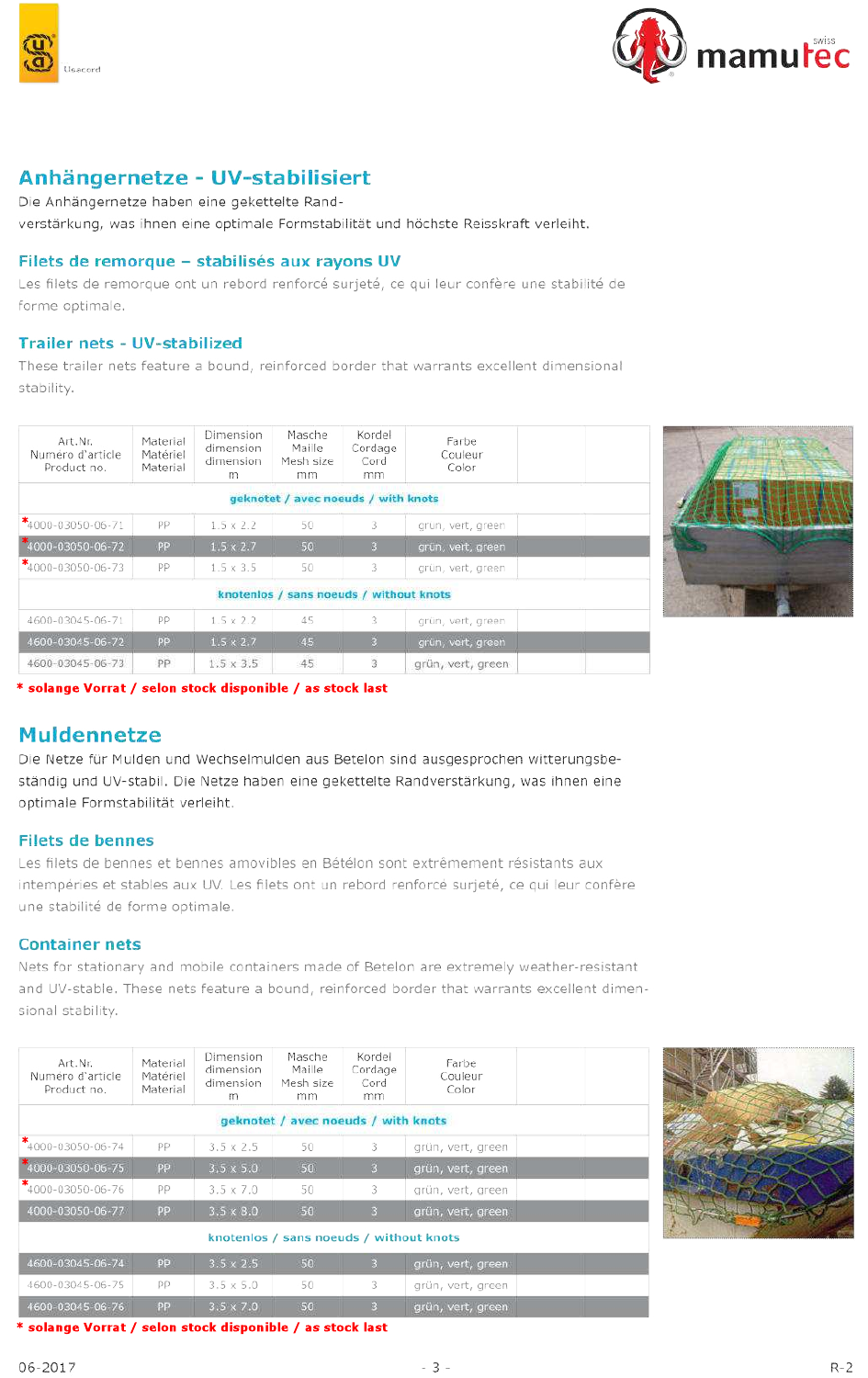



## **Netze auf Mass**

Benötigen Sie ein spezielles Netz auf Mass? Wir bieten Ihnen eine breite Auswahl an Materialen, Farben, Kordelstärken, .... Die Netze werden speziell für Sie konfektioniert und auf Wunsch mit Randverstärkung, Bleileine, Bandeinfassung oder Ösen versehen.

### **Filets sur mesure**

Vous avez besoin d'un filet spécial fabriqué sur mesure? Nous vous proposons un large choix de matériaux, couleurs, épaisseurs de cordes, ....

Les filets sont confectionnés spécialement pour vous et munis sur demande d'un rebord renforcé, d'une ralingue plombée, d'une bordure textile ou encore d'œillets.

#### **Made-to-measure nets**

Do you need a special size net? We can offer you a choice of materials, colours, cord thickness, .... The nets will be specially made for you and fitted on request with a reinforced border, lead lines, band edging or eyes.

| Art.Nr.<br>Numéro d'article<br>Product no.                                          | Material<br>Matériel<br>Material | Masche<br>Maille<br>Mesh<br>size<br>mm | Kordel<br>Cordage<br>Cord<br>mm | Farbe<br>Couleur<br>Colour     |  |  |  |  |  |  |
|-------------------------------------------------------------------------------------|----------------------------------|----------------------------------------|---------------------------------|--------------------------------|--|--|--|--|--|--|
| Usacord Netze Beleton / Usacord filet en Beleton / Usacord nets Beleton             |                                  |                                        |                                 |                                |  |  |  |  |  |  |
| 4000-15050-11-0                                                                     | PP                               | 50                                     | 1.5                             | oliv<br>olive<br>olive         |  |  |  |  |  |  |
| 4000-20050-06-0                                                                     | PP                               | 50                                     | 2.0                             | grün<br>vert<br>green          |  |  |  |  |  |  |
| 4000-25050-01-0                                                                     | PP                               | 50                                     | 2.5                             | weiss<br>blanc<br>white        |  |  |  |  |  |  |
| 4000-30050-XX-0                                                                     | PP                               | 50                                     | 3.0                             | $XX =$ Farbe<br>Couleur/Colour |  |  |  |  |  |  |
| 01=weiss/blanc/white, 04=rot/ rot/rouge/red, 05=blau/bleu/blue, 06= grün/vert/green |                                  |                                        |                                 |                                |  |  |  |  |  |  |
| 4000-40050-06-0                                                                     | <b>PP</b>                        | 50                                     | 4.0                             | grün<br>vert<br>green          |  |  |  |  |  |  |
| 4000-30100-06-0                                                                     | PP                               | 100                                    | 3.0                             | grün<br>vert<br>green          |  |  |  |  |  |  |
| 4000-40100-06-0                                                                     | PP                               | 100                                    | 4.0                             | grün<br>vert<br>green          |  |  |  |  |  |  |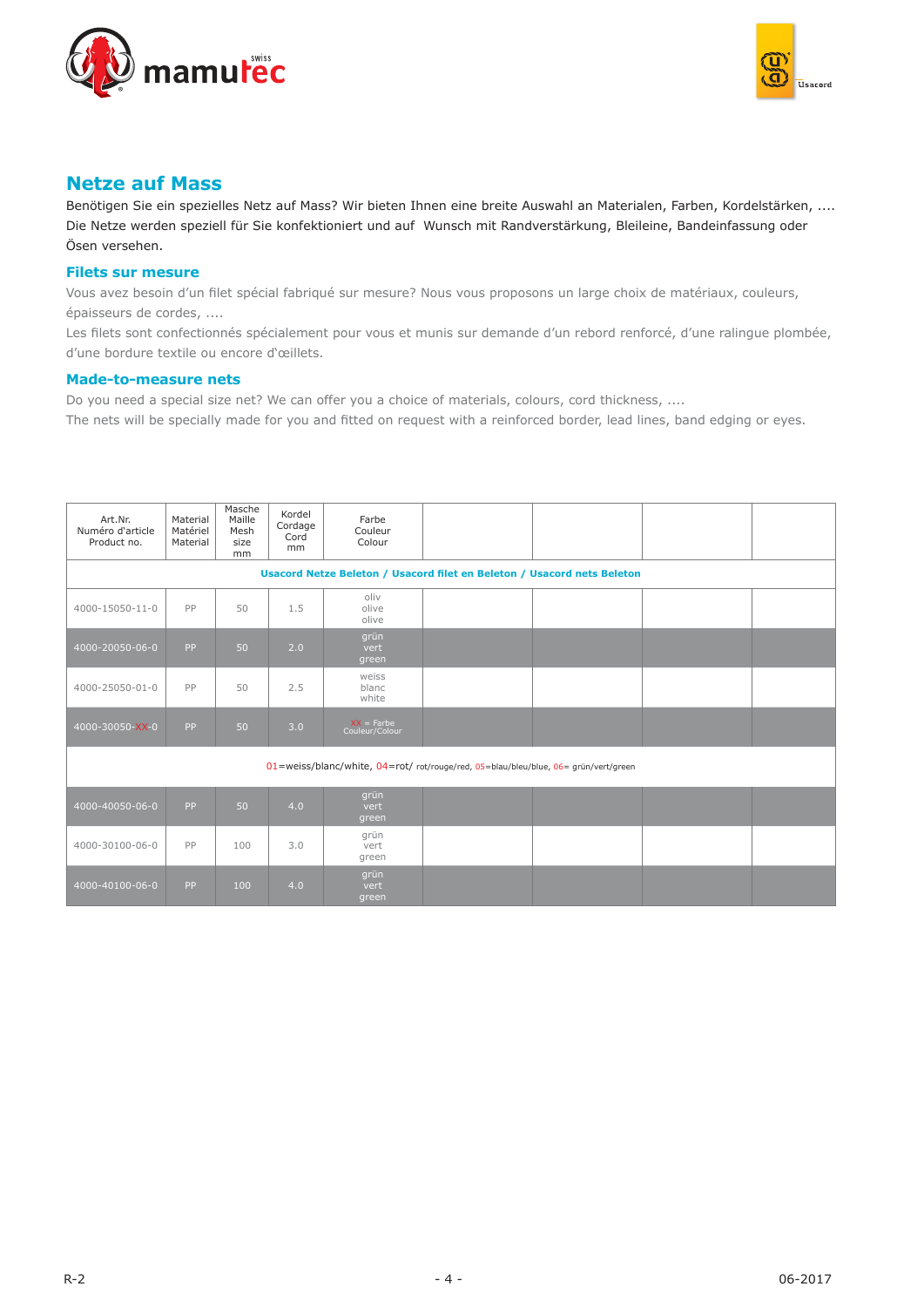



| Art.Nr.<br>Numéro d'article<br>Product no.                                    | Material<br>Matériel<br>Material | Masche<br>Maille<br>Mesh<br>size<br>mm | Kordel<br>Cordage<br>Cord<br>mm | Farbe<br>Couleur<br>Colour |  |                                                                                       |  |  |  |  |
|-------------------------------------------------------------------------------|----------------------------------|----------------------------------------|---------------------------------|----------------------------|--|---------------------------------------------------------------------------------------|--|--|--|--|
| Usacord Netze Polyamid / Usacord filet en polyamide / Usacord nets polyamide  |                                  |                                        |                                 |                            |  |                                                                                       |  |  |  |  |
| 4003-10010-01-0                                                               | PA                               | 10                                     | 1.0                             | weiss<br>blanc<br>white    |  |                                                                                       |  |  |  |  |
| 4003-10010-02-0                                                               | PA                               | 10                                     | 1.0                             | schwarz<br>noir<br>black   |  |                                                                                       |  |  |  |  |
| 4003-20020-01-0                                                               | PA                               | 20                                     | 2.0                             | weiss<br>blanc<br>white    |  |                                                                                       |  |  |  |  |
| 4003-20020-02-0                                                               | PA                               | 20                                     | 2.0                             | schwarz<br>noir<br>black   |  |                                                                                       |  |  |  |  |
| 4003-06030-26-0                                                               | PA                               | 30                                     | 0.6                             | transparent                |  |                                                                                       |  |  |  |  |
| 4003-40100-01-0                                                               | PA                               | 100                                    | 4.0                             | weiss<br>blanc<br>white    |  |                                                                                       |  |  |  |  |
|                                                                               |                                  |                                        |                                 |                            |  | Usacord Netze Polyäthylen / Usacord filet en polyéthylène / Usacord nets polyethylene |  |  |  |  |
| 4002-20030-02-0                                                               | PE                               | 30                                     | 2.0                             | schwarz<br>noir<br>black   |  |                                                                                       |  |  |  |  |
| 4002-14050-02-0                                                               | PE                               | 50                                     | 1.4                             | schwarz<br>noir<br>black   |  |                                                                                       |  |  |  |  |
| 4002-40100-08-0                                                               | PE                               | 100                                    | 4.0                             | orange                     |  |                                                                                       |  |  |  |  |
| 4002-30130-08-0                                                               | PE                               | 130                                    | 3.0                             | orange                     |  |                                                                                       |  |  |  |  |
| 4002-25140-08-0                                                               | PE                               | 140                                    | 2.5                             | orange                     |  |                                                                                       |  |  |  |  |
| Usacord Netze Polyester / Usacord filet en polyester / Usacord nets polyester |                                  |                                        |                                 |                            |  |                                                                                       |  |  |  |  |
| 4001-40040-01-0                                                               | PES                              | 40                                     | 4.0                             | weiss<br>blanc<br>white    |  |                                                                                       |  |  |  |  |
| 4001-25050-02-0                                                               | <b>PES</b>                       | 50                                     | 2.5                             | schwarz<br>noir<br>black   |  |                                                                                       |  |  |  |  |
| 4001-30050-01-0                                                               | PES                              | 50                                     | 3.0                             | weiss<br>blanc<br>white    |  |                                                                                       |  |  |  |  |
| 4001-30100-01-0                                                               | <b>PES</b>                       | 100                                    | 3.0                             | weiss<br>blanc<br>white    |  |                                                                                       |  |  |  |  |
| 4001-40100-02-0                                                               | PES                              | 100                                    | $\overline{4}$                  | schwarz<br>noir<br>black   |  |                                                                                       |  |  |  |  |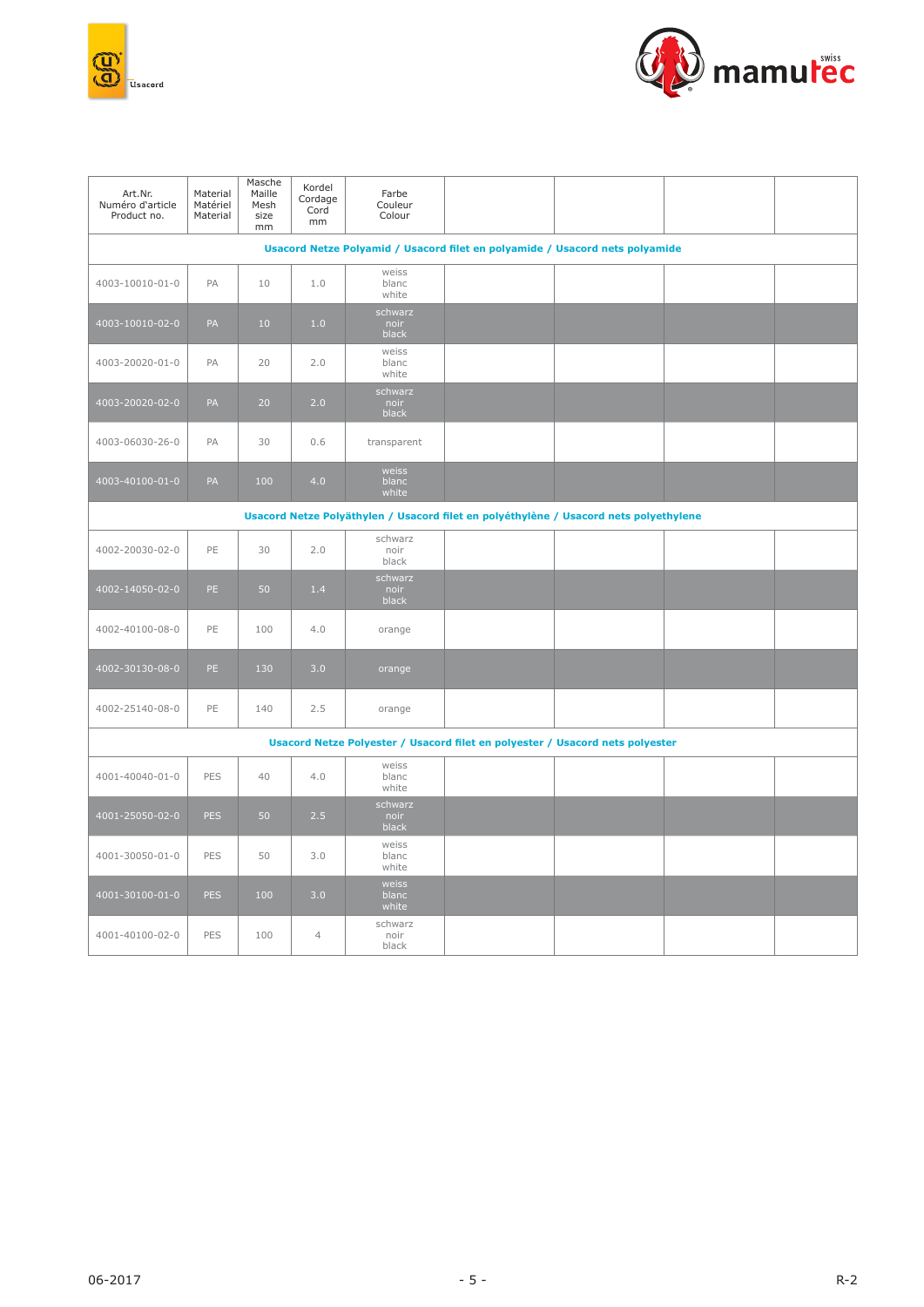





# **Spann-/Aufhängeseile**

Die elastischen Spann- und Aufhängeseile aus geflochtenem Usa-Stretch sind besonders flexibel und stabil in der Fixierung von Netzen.

#### **Cordes tendeurs/de suspension**

Les cordes tendeurs et de suspension élastiques en Usa-Stretch tressé sont particulièrement flexibles et stables au niveau de la fixation des filets.

#### **Stay cables/suspension ropes**

These elastic stay cables and suspension ropes made of woven Usa-Stretch material are particularly flexible and stable when it comes to holding nets in place.

| Kordel<br>Art.Nr.<br>Cordage<br>Numéro d'article<br>Cord<br>Product no.<br>mm |     | Farbe<br>Couleur<br>Colour              |  |
|-------------------------------------------------------------------------------|-----|-----------------------------------------|--|
| 4401-00060-00-0                                                               | 6.0 | weiss/blanc/white<br>schwarz/noir/black |  |





| Art.Nr.<br>Numéro d'article<br>Product no. | Beschreibung<br>Description                                                                 | Ausführung<br>Spécification<br>Specification                                                   |  |
|--------------------------------------------|---------------------------------------------------------------------------------------------|------------------------------------------------------------------------------------------------|--|
| 4401-00001-00-0                            | Randverstärkung<br>Renforcement du bord (bord cousu)<br>Reinforced border (stitched border) | genähter Netzrand<br>bord du filet cousu<br>stitched net border                                |  |
| 4401-00002-00-0                            | Bleileine (400 g/m)<br>Ralingue plombée (400 g/m)<br>Plumb cord (400 g/m)                   | im Netz eingezogen<br>intégrée dans le filet<br>inserted in the net                            |  |
| 4401-00003-00-0                            | Bandeinfassung (PES) 50 mm<br>Bordure (PES) 50 mm<br>Band edging (PES) 50 mm                | am Netz angenäht<br>cousue le long du filet<br>stitched to the net                             |  |
| 4401-00004-00-0                            | Ösen 15 mm<br><b>Eillets 15 mm</b><br>Eyes 15 mm                                            | in Bandeinfassung einge-<br>presst<br>pressés dans la bordure<br>injected into the band edging |  |

# **Nylongleiter**

Der Nylongleiter ist ein praktisches Befestigungszubehör für Netze aller Art. Er ist offen und in neutralem Schwarz gehalten.

### **Glisseurs en nylon**

Le glisseur en nylon est un accessoire de fixation pratique pour les filets en tous genres. Il est ouvert et disponible en noir neutre.

### **Nylon sliders**

The nylon slider is a practical device for fixing nets of all kinds in place. It is open and comes in neutral black.

| Art.Nr.<br>Numéro d'article<br>Product no. | Dimension<br>dimension<br>dimension<br>mm | Farbe<br>Couleur<br>Colour      |  |
|--------------------------------------------|-------------------------------------------|---------------------------------|--|
| 4401-00005-00-0                            | $54 \times 30$                            | schwarz<br>noir<br><b>black</b> |  |